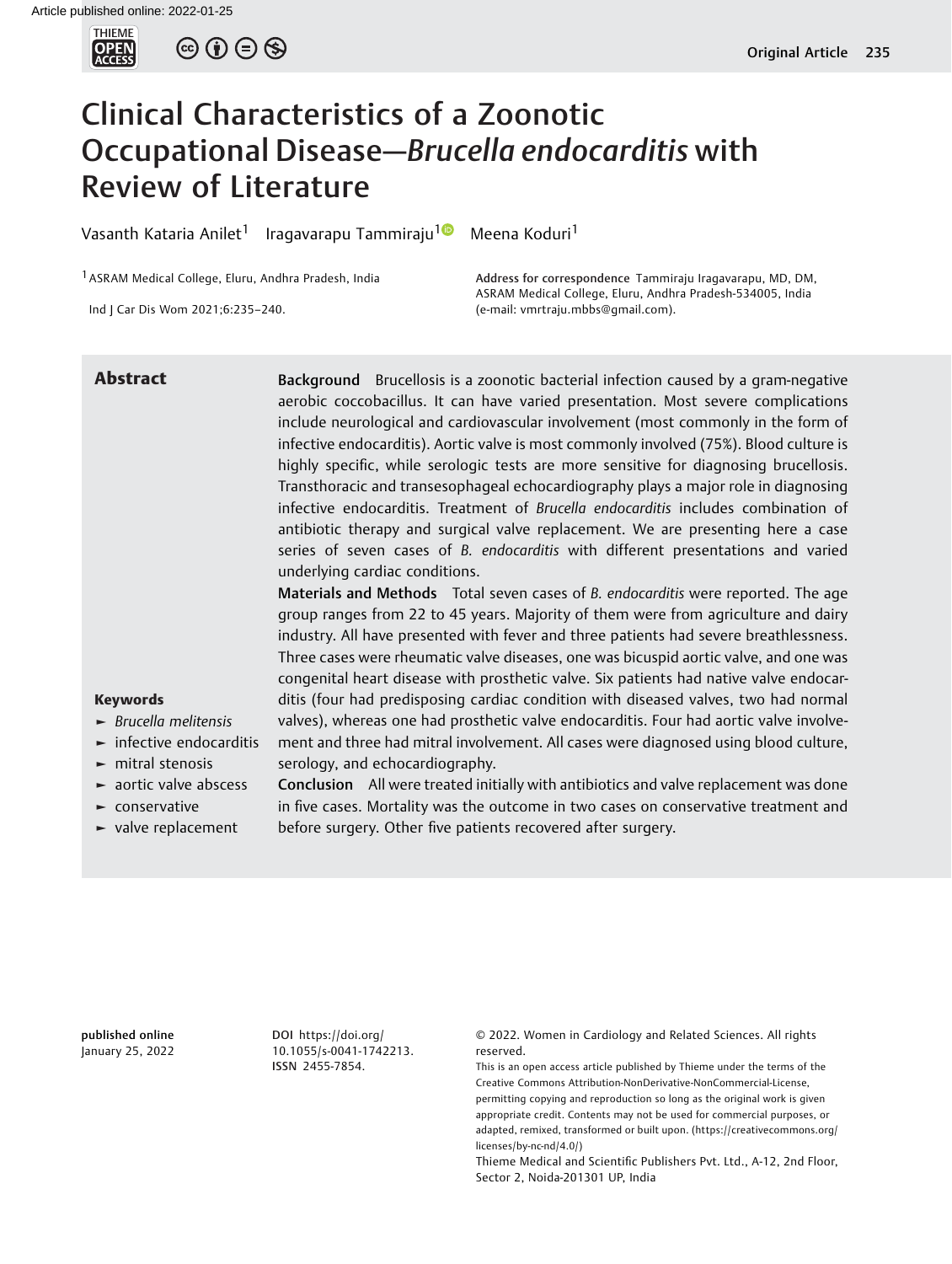

# Abstract Image

# Introduction

Brucellosis is a zoonotic bacterial infection. Brucella melitensis, Brucella abortus, and Brucella suis are the three species of brucella mainly causing brucellosis.<sup>1</sup> Brucella is a nonmotile gram-negative coccobacillus. It is intracellular and aerobic in nature. The disease is commonly seen in the Mediterranean region, Indian subcontinent, central and South America, and parts of the Soviet Union. It is mainly transmitted by consuming unpasteurized milk and cheese, inhalation of aerosolized infected particles, direct contact with infected animal parts, through skin cuts, or conjunctiva.<sup>2,3</sup> Incubation period of brucella is  $\sim$ 2 to 6 weeks.<sup>4</sup> Its incidence worldwide ranges from 0.03 to 160 per 100,000.<sup>5</sup>

Presentation of brucellosis can be quite variable. It can range from mild-to-severe disease. Multiple organs and systems can be affected. Most severe and life-threatening complications include neurological and cardiovascular involvement (most commonly in the form of infective endocarditis). Most commonly involved is the aortic valve (75%).<sup>4</sup> In brucellosis, nearly 80% of the overall mortality is due to infective endocarditis.<sup>6–8</sup> Mitral valve is less commonly affected. Prosthetic valve endocarditis too has been reported.<sup>9</sup>

Table 1 The demographic characteristics, history of farm or animal exposure, predisposing factors, patient presentation, and the valve involved

|           | Age (y) | <b>Sex</b> | Farm exposure      | <b>Predisposing factors</b>                                     | Presentation   | Valve involved, lesion                 |  |
|-----------|---------|------------|--------------------|-----------------------------------------------------------------|----------------|----------------------------------------|--|
| Patient 1 | 44      | M          | <b>Business</b>    | <b>CRHD</b>                                                     | Fever          | Severe MS                              |  |
| Patient 2 | 45      | M          | Agricultural labor | Bicuspid aortic valve                                           | Fever          | Severe AS, moderate AR                 |  |
| Patient 3 | 32      | M          | Farmer             | <b>CRHD</b>                                                     | Fever, dyspnea | Severe MS, moderate MR                 |  |
| Patient 4 | 36      | M          | Not known          | No significant cardiac<br>pathology                             | Fever          | Aortic valve abscess                   |  |
| Patient 5 | 50      | M          | <b>Driver</b>      | <b>CRHD</b>                                                     | Fever, dyspnea | Aortic valve perforation,<br>severe AR |  |
| Patient 6 | 34      | M          | Milk industry      | Chronic kidney disease                                          | Fever, dyspnea | Severe AR                              |  |
| Patient 7 | 22      | M          | Not known          | Acyanotic CHD, restrictive<br>ASD, VSD, congenital<br>severe MR | Fever, dyspnea | Prosthetic mitral valve                |  |

Abbreviations: AR, aortic regurgitation; AS, aortic stenosis; ASD, atrial septal defect; CHD, chronic heart disease; CRHD, chronic rheumatic heart disease; MR, mitral regurgitation; MS, mitral stenosis; VSD, ventricular septal defect.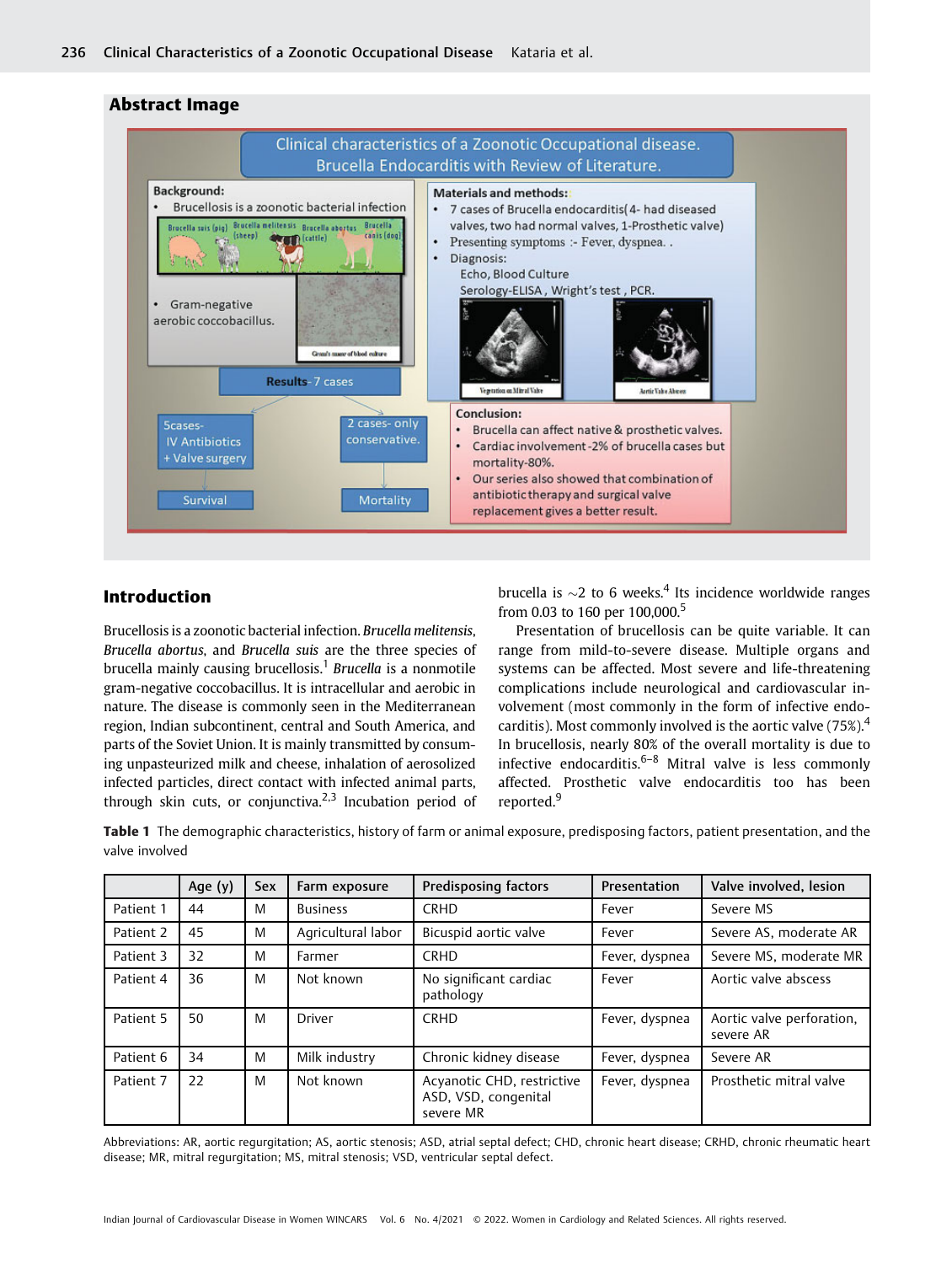

Fig. 1 Large vegetation on the mitral valve in patient with Brucella endocarditis (arrow).

We are presenting here a case series of seven cases of Brucella endocarditis with different presentations and varied underlying cardiac conditions. Also, we will be discussing about the diagnosis and management of B. endocarditis.

# Materials and Methods

Our study includes total seven cases of B. endocarditis. The age group ranges from 22 to 45 years. All the seven patients are male. The demographic characteristics, history of exposure, predisposing factors, patient presentation, and the valve involved of all the above seven cases studied are summarized in ►Table 1. Details of the patients are discussed in the following text:-

#### Patient 1

A 44-year-old male patient, known case of chronic rheumatic heart disease with severe mitral stenosis, presented with a history of fever for the last 2 months. Electrocardiogram (ECG) was suggestive of right bundle branch block. Echocardiogram showed severe mitral stenosis with large vegetation



Fig. 3 Gram's smear of culture showing gram-negative Brucella melitensis bacillus.

on the mitral valve ( $\blacktriangleright$ Fig. 1). His blood culture showed the presence B. melitensis. He was diagnosed to have B. endocarditis. He was treated initially with antibiotics. After stabilization, 3 months later he underwent elective mitral valve replacement.

## Patient 2

The second patient was a 45-year-old male patient who was an agricultural labor by occupation. He was a known case of bicuspid aortic valve. He presented with chief complaints of fever for the last 2 months. ECG was suggestive of left ventricular hypertrophy. Echocardiography showed moderate sized vegetations on the aortic valve. He had severe aortic stenosis with moderate aortic regurgitation (►Fig. 2). Blood culture showed B. melitensis. Patient was treated successfully with antibiotics and valve replacement was done at a later date.

#### Patient 3

A 32-year-old male patient presented with complaints of continuous fever for the last 2 months and New York Heart Association (NYHA) class III breathlessness. He was a farmer by



Fig. 2 Two-dimensional echo showing vegetation on bicuspid aortic valve (arrow).



Fig. 4 Aortic valve abscess (arrow).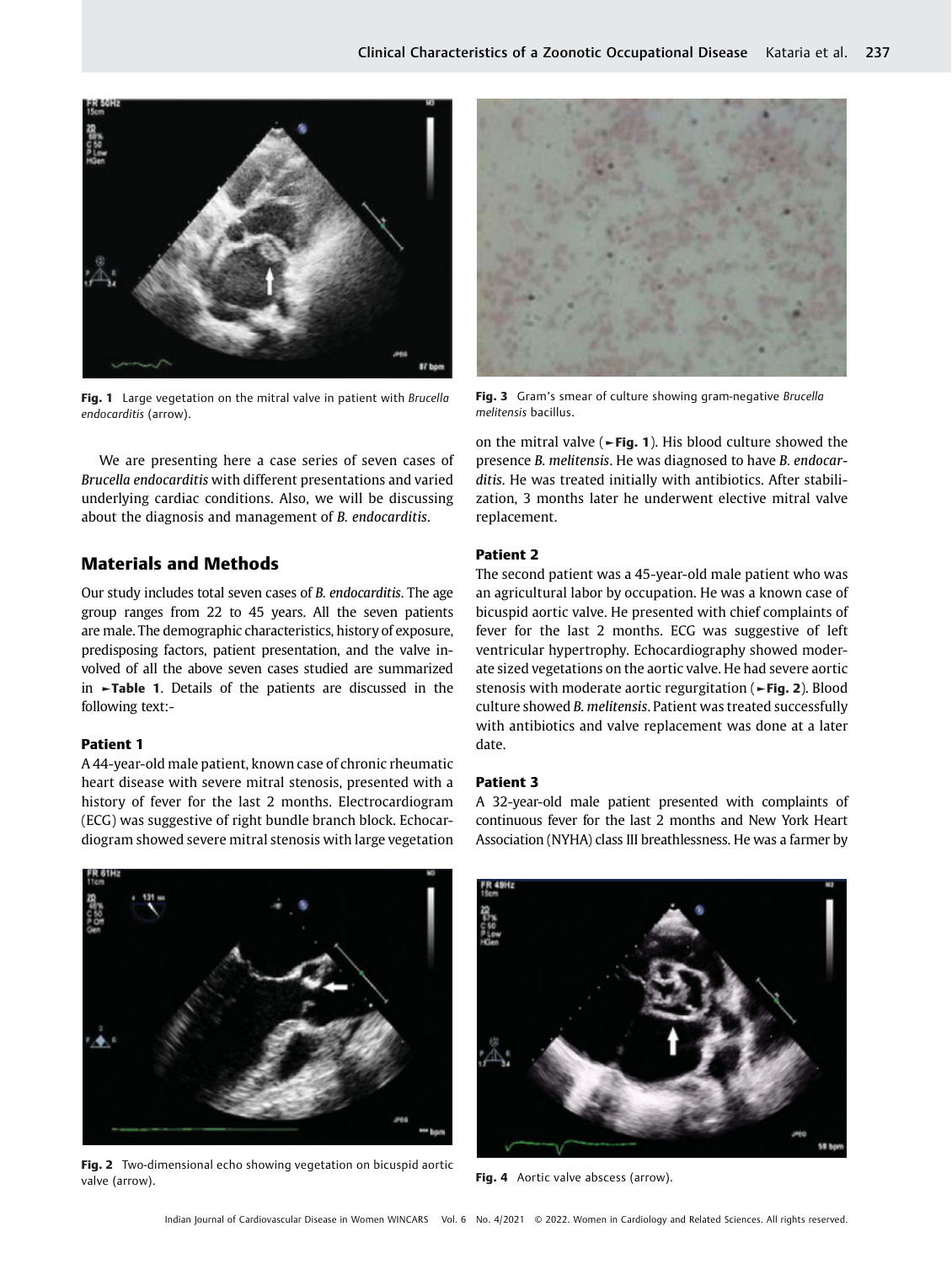occupation. Patient was a known case of chronic rheumatic heart disease with severe mitral stenosis, moderate mitral regurgitation, and severe pulmonary artery hypertension. He underwent percutaneous balloon mitral valvuloplasty 7 years back. At present, he had increased white blood cell count with raised C-reactive protein. ECG showed right bundle branch block. Echocardiogram was suggestive of moderate size vegetation on mitral valve leaflet. Positive blood culture confirmed the diagnosis of *B. endocarditis* ( $\blacktriangleright$ Fig. 3). He was treated initially with medical management. After 3 months, he underwent mitral valve replacement.

#### Patient 4

A 36-year-old male patient came with chief complaints of pyrexia of unknown origin for the last 1 month. Routine blood investigations showed raised white blood cell counts. Echocardiography was suggestive of aortic valve abscess (►Fig. 4). Blood culture confirmed the presence of B. melitensis. Patient was treated with antibiotics and after 4 months he underwent aortic valve replacement.

## Patient 5

A 50-year-old male presented with NYHA class II breathlessness with uncontrolled high-grade fever for 15 days. He was a known case of chronic rheumatic heart disease with mild mitral stenosis and mild aortic stenosis. ECG showed varying atrioventricular block. Echocardiography showed single 12mm size vegetation on right coronary cusp of aortic valve with perforation in aortic valve, severe aortic regurgitation, and moderate pulmonary artery hypertension. Patient was diagnosed to have positive blood culture for Brucella. He was treated with antibiotics initially but patient did not respond to treatment and died while waiting for surgery.

#### Patient 6

A 34-year-old male, who works in milk industry, presented with fever for more than 3 weeks and NYHA class III breathlessness. He had prior history of chronic kidney disease. His ECGwas suggestive of sinus tachycardia and echocardiography showed 9 mm size single vegetation on right coronary cusp of aortic valve with severe aortic regurgitation. Blood culture showed B. melitensis. He was treated with antibiotics and later

he underwent aortic valve replacement. Patient is under regular follow-up.

#### Patient 7

The seventh patient was a 22-year-old male, a known case of acyanotic congenital heart disease. He had small atrial septal defect, moderate ventricular septal defect, and congenital severe mitral regurgitation. He underwent a patch closure and mitral valve replacement 3 years ago. He had a history of stuck prosthetic valve for which he was treated with thrombolytic therapy 1 year back. At present, he presented with severe breathlessness and continuous fever for the last 15 days. Echocardiogram showed significantly elevated gradients across the prosthetic valve. Blood culture showed B. endocarditis. He was treated with appropriate antibiotics. But patient did not respond to the treatment. He developed multiorgan dysfunction with shock and succumbed.

Empirical antibiotics given for all the cases include ceftriaxone 2 g and gentamicin 3 mg/kg prior to culture report. Agglutination tests were done that were positive with antibody titers elevated (1:640 - 1:1280). After confirmation of B. endocarditis in blood culture, treatment was started with doxycycline (100 mg twice daily), gentamicin (3 mg/kg intravenously in two divided doses), and rifampicin (600 mg once daily). Antibiotics were given for the period of 6 weeks.

# Results

We have presented seven cases of B. endocarditis who were between 22 and 45 years of age. As all of them were male patients, sex differences in presentation, management, and disease outcome could not be studied. Three cases had history of exposure to animals. Five patients already had a predisposing cardiac condition like rheumatic heart disease, bicuspid aortic valve, and congenital heart disease. Four patients had aortic valve involvement, while three patients had mitral valve involvement. Six patients had native valve endocarditis, while one had prosthetic valve endocarditis. All were treated initially with antibiotics and valve replacement was done in five cases. Mortality was the outcome in two cases on conservative treatment and before surgery. Other

|           | Age | <b>Sex</b> | Treatment                       | Outcome      |
|-----------|-----|------------|---------------------------------|--------------|
| Patient 1 | 44  | Male       | IV antibiotics $+$ elective MVR | Good         |
| Patient 2 | 45  | Male       | IV antibiotics $+$ AVR          | Good         |
| Patient 3 | 32  | Male       | IV antibiotics $+$ elective MVR | Good         |
| Patient 4 | 36  | Male       | IV antibiotics $+$ AVR          | Good         |
| Patient 5 | 50  | Male       | IV antibiotics                  | Poor (Death) |
| Patient 6 | 34  | Male       | IV antibiotics $+$ AVR          | Good         |
| Patient 7 | 22  | Male       | IV antibiotics                  | Poor (Death) |

Table 2 Details of the treatment given and the patient outcome

Abbreviations: AVR, aortic valve regurgitation; IV, intravenous; MVR, mitral valve regurgitation.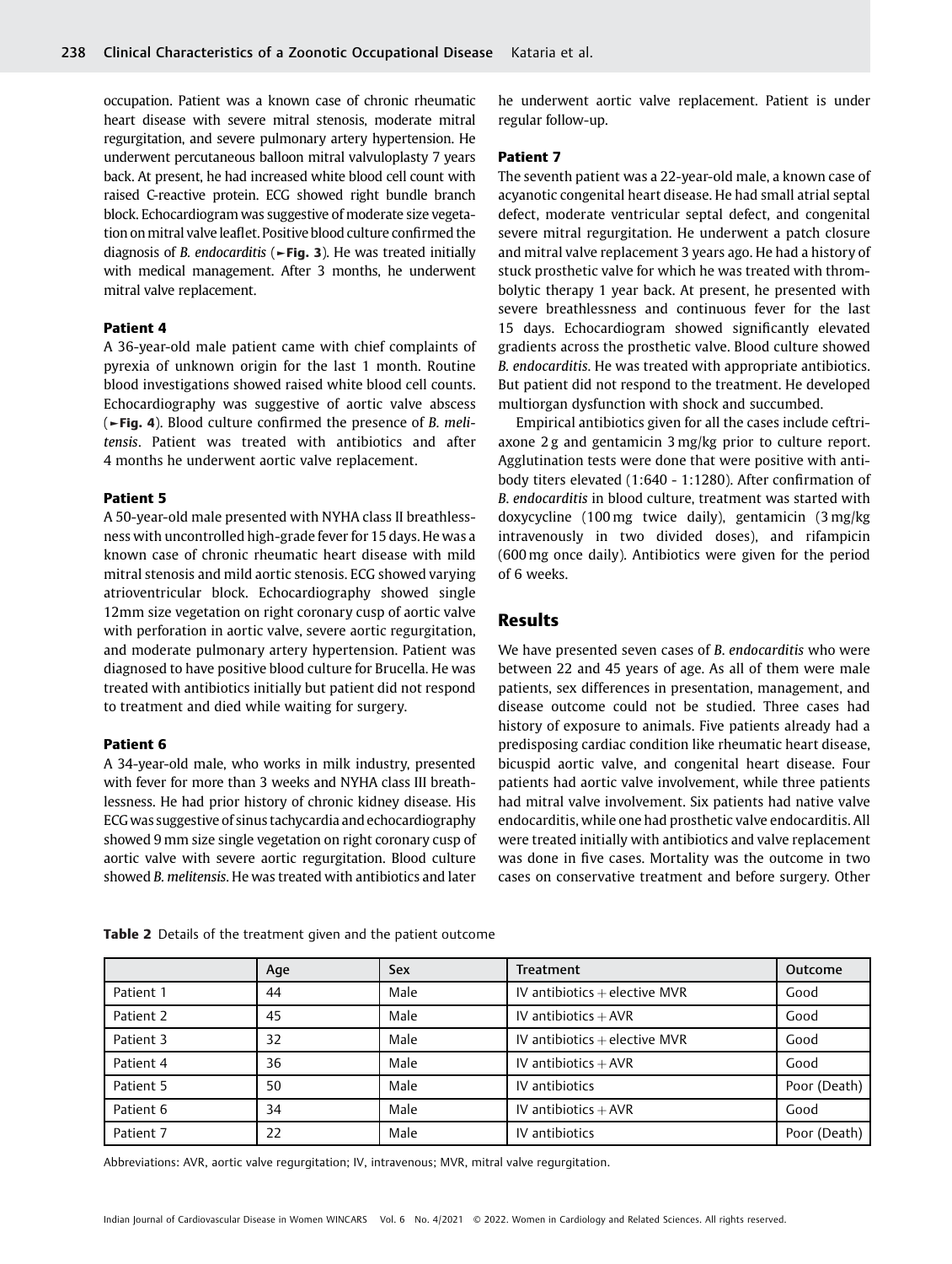five patients recovered after surgery and are under regular follow-up.

Treatment given and the patient outcome are summarized in ►Table 2.

## Discussion

Brucellosis is a zoonotic disease. Humans get this disease by direct contact with infected animals or their milk. Hence, farmers, workers, veterinarians, and laboratory personnel are at increased risk to get brucellosis. In our case series also three patients had exposure to infected animals or milk products. B. melitensis and B. abortus are predominantly responsible for causing endocarditis in 98% of cases. B. melitensis is more virulent and leads to more severe clinical course.<sup>9</sup>

Brucella initially produces a phase of generalized bacteremia. Then, it gets localized in the reproductive organs and reticuloendothelial system. Hence, it can affect multiple organs of the body and can have varied clinical manifestations.<sup>10</sup> Clinical course in brucellosis can range from mild-tosevere disease. Brucellosis initially presents as febrile illness and can be associated with arthralgia, myalgia, and osteoarticular pain. Neurological complications including meningitis and encephalitis occur in 5 to 7% of cases. Most common complication of brucellosis leading to mortality is infective endocarditis.<sup>11,12</sup> All the cases in our series presented with fever of prolonged duration. Dyspnea was present in those having severe valvular lesions.

Out of seven cases in our study, six patients had native valve endocarditis (four had predisposing cardiac condition with diseased valves, two had normal valves), whereas one had prosthetic valve endocarditis. Although infective endocarditis is less commonly seen with stenotic lesions, two of our cases had severe mitral stenosis with moderate mitral regurgitation as the predisposing cardiac condition.

In endemic areas, it is relatively easy to diagnose brucellosis; however, the areas where incidence of brucellosis is low, a high index of suspicion is needed. Various diagnostic methods available for brucellosis are culture, that is, whole blood or bone marrow culture, and serodiagnosis, that is, agglutination tests (Wright agglutination titer  $>$  160), enzyme-linked immunoassay (immunoglobulin A, immunoglobulin G, immunoglobulin M), 2-mercaptoethanol test and molecular detection (polymerase chain reaction). Blood culture is the only specific test. Brucella-positive blood culture with predisposing cardiac condition is usually equivalent to endocarditis. Serologic tests are more sensitive but less specific. They may be negative during the early stage of the disease.<sup>13</sup> Brucella reproduces slowly and requires proper culture medium. Hence, even a negative blood culture does not rule out brucellosis.<sup>14</sup> Transthoracic echocardiography plays a major role in detecting vegetations, ulcerations, and abscesses.<sup>15,16</sup> A transesophageal approach may be required in few cases. In our case series also, blood culture, serology, and echocardiography were done for all the patients.

Although aortic valve is commonly involved, mitral valve involvement can be seen with previous structural changes such as rheumatic heart disease. Prosthetic valve endocarditis can cause complications like large vegetations, paravalvular leak, aneurysm, abscess, and valve malfunction.<sup>17</sup> The most common complication is congestive heart failure (75–90%). Even embolic events are frequently seen.<sup>18</sup>

Most effective therapy for B. endocarditis is a combination of antibiotic therapy and surgical valve replacement. Mortality rates in cases treated with antibiotic only is 32.7%, while it is 6.7% in those treated with a combination of antibiotics and surgery.<sup>19</sup> Antibiotic therapy must be started immediately after diagnosis. Shorter the time interval between disease onset and initiation of appropriate antibiotic therapy, better is the clinical outcome. The organism mainly causes tissue destruction with ulceration and increases the risk of embolization. Hence, the recommended antibiotic therapy consists of doxycycline, rifampicin, and aminoglycosides for 3 to 6 months. Surgical intervention, when indicated, should be performed after clinical stabilization.<sup>16</sup> It is advisable to continue antibiotic therapy for 6 months after surgery.<sup>20</sup>

Indications for early surgery are presence of large vegetations, abscess, valve damage, and congestive heart failure.<sup>14</sup> Even if there is symptomatic improvement with antibiotics, surgery can be still necessary to avoid embolic complication or for the relief of valvular obstruction. In our case series, five patients were managed on IV antibiotics initially that was followed by valve replacement. Two patients did not respond to treatment and succumbed.

## Conclusion

All our seven cases of B. endocarditis had varied presentation and different underlying cardiac conditions. Brucella can affect both the native and prosthetic valves. Although cardiac involvement occurs in only 2% of brucella cases, it accounts for nearly 80% of the mortality. Diagnosis of B. endocarditis requires a high degree of suspicion. Blood culture, serological tests, and echocardiography play an important role in diagnosing B. endocarditis. Early diagnosis and appropriate management are essential for a successful outcome. Our series also showed that combination of antibiotic therapy and surgical valve replacement gives a better result.

#### Audio 1

Online content including video sequences viewable at: [https://www.thieme-connect.com/products/](https://www.thieme-connect.com/products/ejournals/html/10.1055/s-0041-1742213) [ejournals/html/10.1055/s-0041-1742213.](https://www.thieme-connect.com/products/ejournals/html/10.1055/s-0041-1742213)

## Note

No sources of research supporter funding, equipment, and drugs.

Conflicts of Interest No conflicts of interest (of any) of the authors.